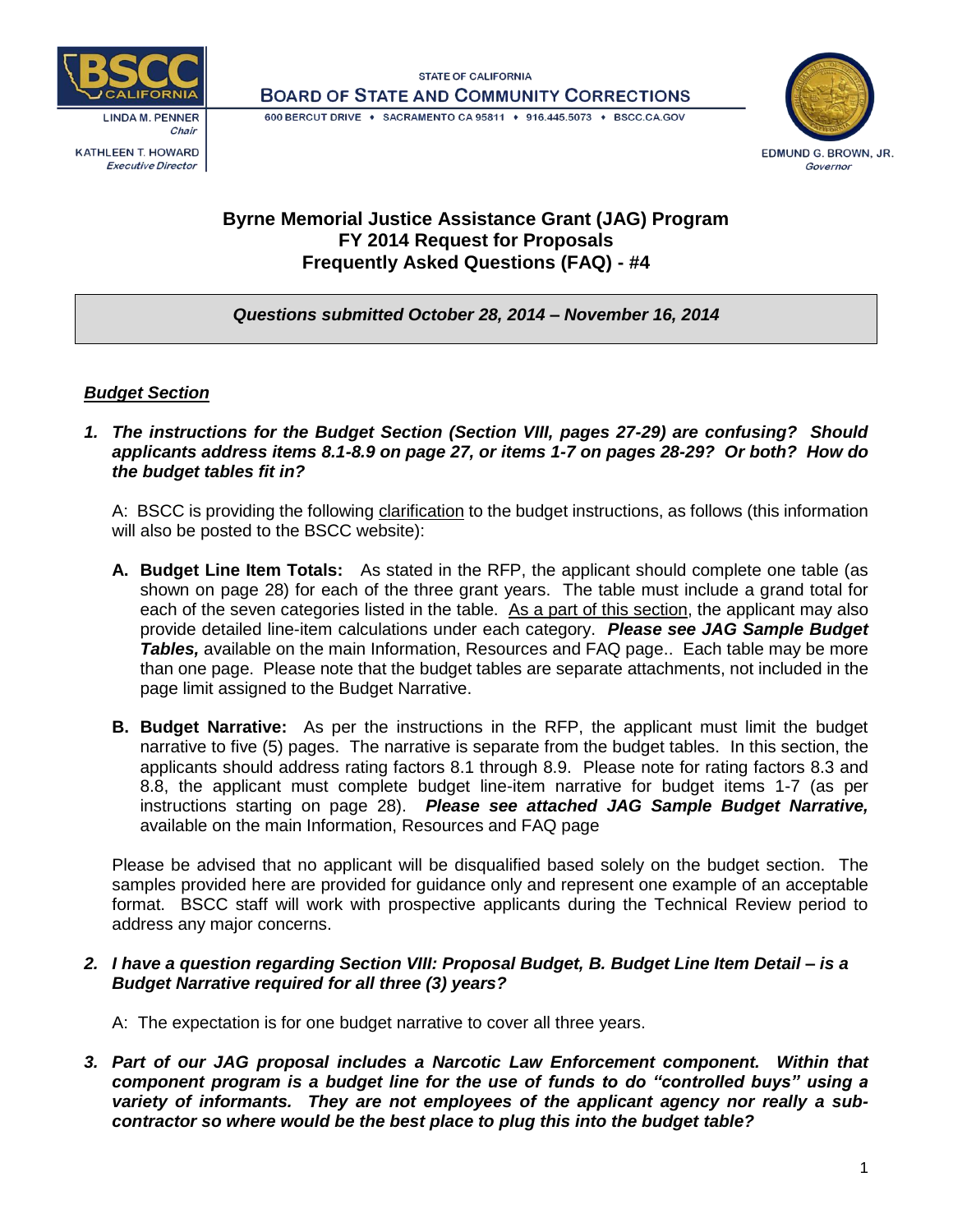A: The appropriate place for that line item would be in the "Other" category. Please be sure to notate it appropriately and provide line-item detail.

#### *4. Our county will not be paying salaries for employees participating in the County's JAG Program but have agreed to pay overtime associated with the project. Would that also go under the "other" category?*

A: Overtime for employees from the applicant agency should be listed in the Salaries and Benefits category. Overtime for outside employees should be listed in the Professional Services category. If you don't know the exact amounts, you should estimate and provide explanations in the narrative. Again, it is very important that all overtime be clearly noted as such.

### *5. If we have matching funds committed for our program which will be covering some line items, how do we indicate this in the budget forms and narrative?*

A: You can discuss matching funds in the budget narrative and note them somehow on the budget forms, just be sure not to add the matching dollars into your total budget, as your budget totals should reflect only grant funds you are requesting.

#### *6. Does each year have to request the same funding level? After Year 1, our need under fixed assets/equipment decreases. Is it okay for the total amount requested to decrease each year or should we funnel the excess in Years 2 and 3 into another category as was done on the example that was sent out?*

A: The funding level for each year must be the same. Do your best to estimate where you might need those excess funds, recognizing that there will be an opportunity to make adjustments at the starts of years 2 and 3.

## *Letters of Agreement*

#### *7. If we intend on using an existing committee as our executive steering committee, do we still need a letter from each member, or can we get one letter from the Chairperson indicating that committee has voted on and agrees to the role?*

A: One letter from the Chairperson indicating that the committee has voted on and agrees to the role would be acceptable. Preferably, BSCC would like to see the signatures of each member of the committee on that letter.

#### *8. We have a number of proposed Steering Committee members who will only be providing oversight and advice. My intent is to have them sign Letters of Agreement only. My question is whether you need a separate LOA for each entity, or since they will all be providing the same level of involvement and there will be no funds exchanged, can we have a single LOA with multiple signatories?*

A: A single Letter of Agreement with multiple signatures is acceptable; be sure the format is clear for rating purposes. Thank you.

*9. I have a question about Operational Agreements versus Letters of Agreement. The Sherriff's Office will be the applicant. The Probation Department and DA's Office will be partners. Probation will enlist service providers through the grant. The DA's office plans to hire a legal assistant with a core focus on truancy.*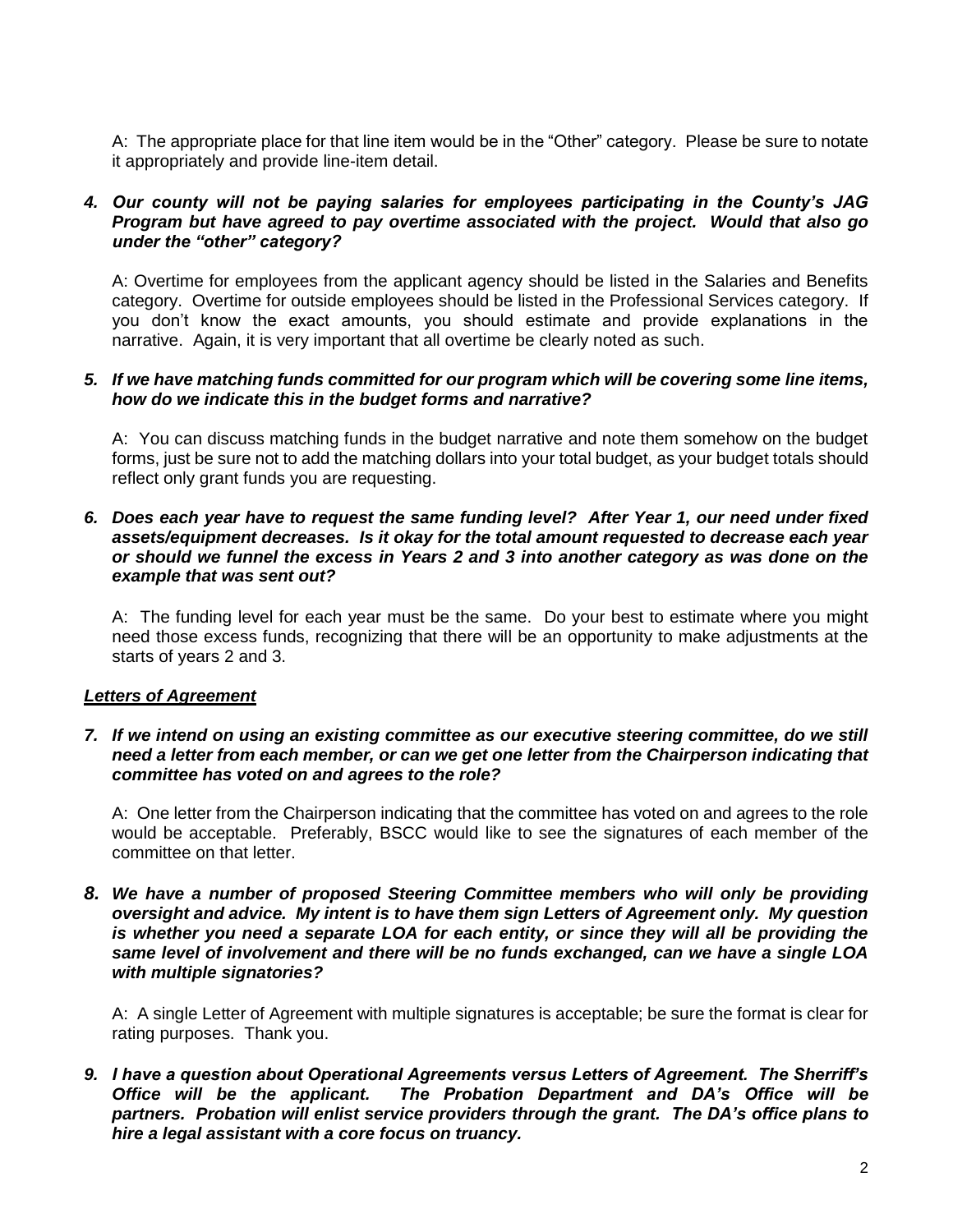### *Do we need operational agreements or letters of agreement? Also, do we need letters from every single person on our steering committee?*

A: Please refer to page 10 of the RFP. The determining factor is the exchange of funds. If either agency will be receiving grant funds, there must be an Operational Agreement in place; if they are providing services on an in-kind basis, a Letter of Agreement will suffice.

As for the Steering Committee, a single Letter of Agreement with multiple signatures is acceptable; be sure the format is clear for rating purposes.

## *10. Are original signatures required on Operational Agreements and Letters of Agreement?*

A: Electronic signatures will be accepted.

### *11. Do the letters of agreement need to be on department letterhead and do they need to say letter of agreement centered at the top?*

A: There were no specific formatting guidelines for Letters of Agreement included in the RFP, though it would probably make sense to use department letterhead and to indicate "Letter of Agreement" somewhere in the header of the letter. Please see Appendix D, page 35, for a sample letter.

### *Subcontracting*

### *12. Our Probation Department, Sheriff's Office and City Police all want funds from the JAG Grant. We will split the money, but when it comes to invoicing will Probation submit their own invoices to the BSCC and Sheriff will submit their own to the BSCC, etc.? Or is the one Agency that submitted the Grant responsible for submitting all the invoices for every department?*

A: The applicant agency is the grantee can submit only ONE invoice per quarter. The grant agreement is between the BSCC and the applicant agency and ONLY the applicant agency will be reimbursed. What you have described would be subcontract relationships between the applicant agency and the other departments. The applicant agency must pay the other departments and then request reimbursement from the BSCC.

## *Timeline*

*13. I have a question regarding rating factor 3.9-Timeline. I understand that this section is asking for a "narrative," however we were wondering if it would be acceptable to enter a chart here (not as an attachment unless that would be acceptable), otherwise it may be very confusing for the reader as the design of the project has a lot of different dates and numbers and it can become confusing quickly if written out. Please advise.*

A: Yes, it is acceptable to enter a chart or table here, and I will point you to one of the past FAQ that pertains to your question--

*"If we include tables or charts within the Proposal Narrative, do they have to be in 12-point Arial font?* A: No, tables and charts inserted into the Proposal Narrative do not have to be in 12 point Arial font. They must, however, fall within the page limit of 20 pages."